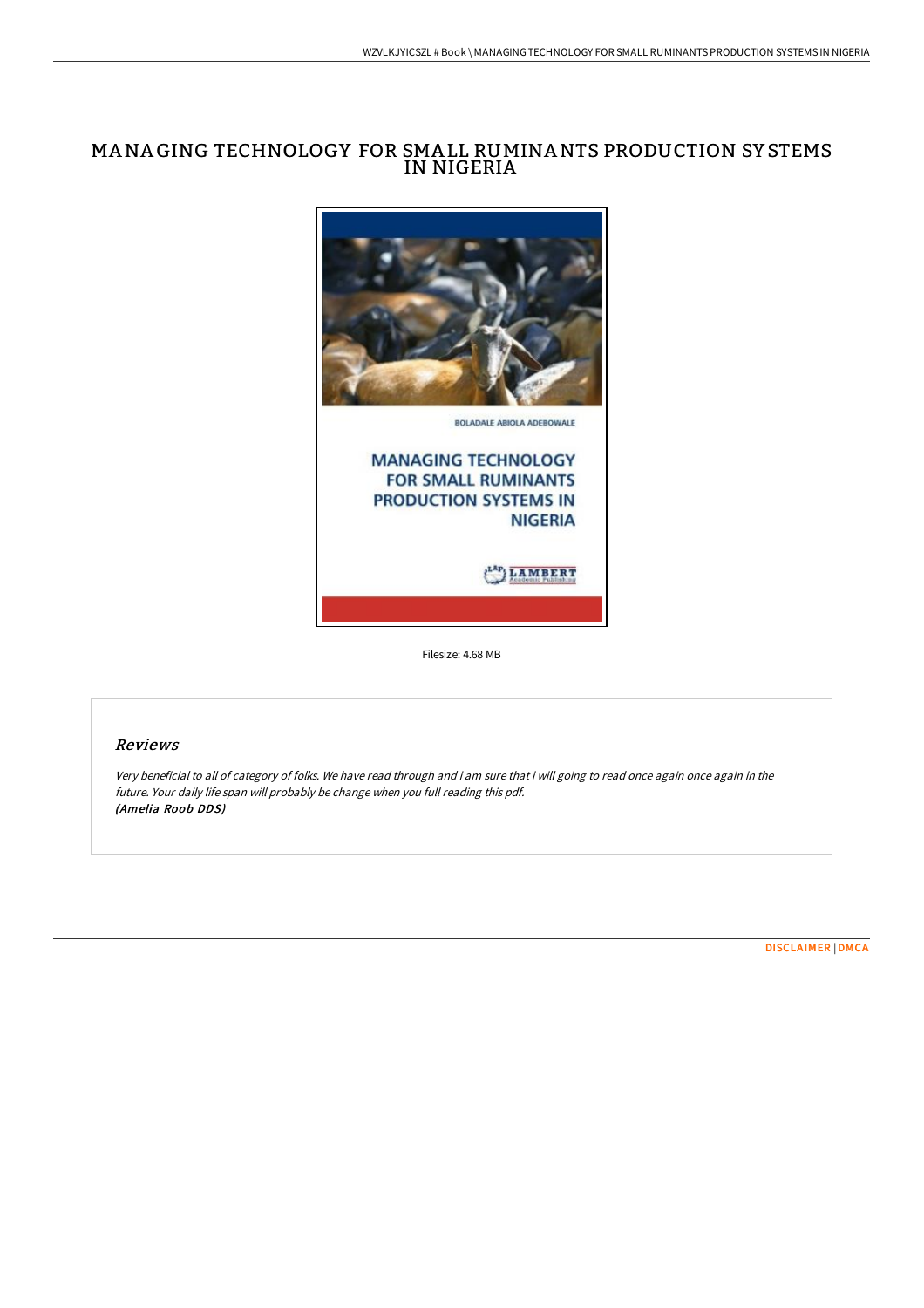### MANAGING TECHNOLOGY FOR SMALL RUMINANTS PRODUCTION SYSTEMS IN NIGERIA



Condition: New. Publisher/Verlag: LAP Lambert Academic Publishing | This research examined the existing traditional livestock system as well as modern livestock system. It centers on assessment of traditional small ruminant within the domestic environment of an under-developed economy. The study focuses on the small ruminants, because the large ruminants have been a subject of intense empirical policy studies whilst little data exist on Africa s small ruminants. In spite of this fact, Africa s supply of protein from large ruminants remains inadequate making it imperative for research at the scientific and policy levels to examine alternatives. The overarching reason for considering small ruminants is their considerable adaptability to the harsh tropical environment, and the relatively cheaper cost of production compared to large ruminants. This study covers the South western and Northern parts of Nigeria and we found that in the southwest, inspite of considerable market demand for small ruminants, farmers breed them largely for home consumption, and out of long held traditional beliefs rather than income generation. In the North, they breed livestock largely for commercial purpose thereby deriving a larger proportion of their income from it. | Format: Paperback | Language/Sprache: english | 76 pp.

B Read MANAGING [TECHNOLOGY](http://albedo.media/managing-technology-for-small-ruminants-producti.html) FOR SMALL RUMINANTS PRODUCTION SYSTEMS IN NIGERIA Online  $\mathbf{r}$ Download PDF MANAGING [TECHNOLOGY](http://albedo.media/managing-technology-for-small-ruminants-producti.html) FOR SMALL RUMINANTS PRODUCTION SYSTEMS IN NIGERIA